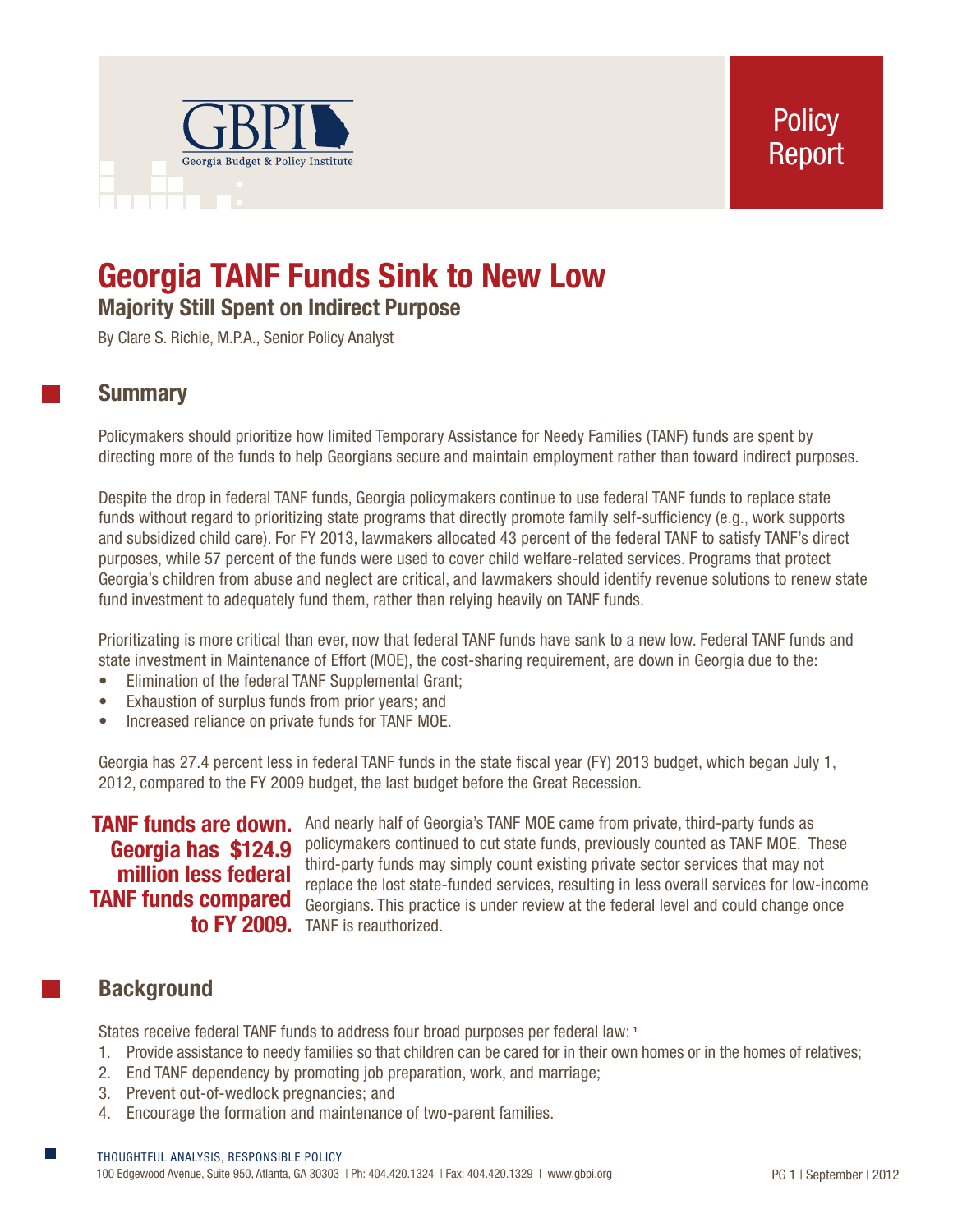The TANF Federal Allocation, which each state receives each federal fiscal year, has several components. For Georgia, the relevant components are the TANF Federal Block Grant and the TANF Supplemental Grant.

Congress created the TANF Supplemental Grant to provide additional funds to states that might have been disadvantaged by the block grant formula, either due to high population growth or because the state provided relatively small cash grants. Until recently, Georgia received a TANF Supplemental Grant along with 16 other states.

TANF also includes an annual cost-sharing requirement, referred to as Maintenance of Effort (MOE). Each state must spend an amount equal to at least 80 percent (75 percent if the state meets work participation requirements) of what the state spent on Aid to Families with Dependent Children and related programs in 1994. Georgia's minimum amount is \$173.4 million (at the 75 percent level).**<sup>2</sup>**

## **Georgia's Federal TANF Funds at New Low in FY 2013**

Over the past four years, Georgia's federal TANF funds decreased significantly. The Georgia General Assembly appropriated \$330.7 million in federal TANF funds for FY 2013 within House Bill 742.**<sup>3</sup>** This is 14.4 percent less than the FY 2012 appropriation of \$386.3 million and 27.4 percent less than the FY 2009 appropriation of \$455.6 million.**<sup>4</sup>** The FY 2009 funds are used for a pre-recession comparison.



## **Figure 1 Georgia's Decreasing Federal TANF Funds (in \$ Millions)**

## **TANF Supplemental Grant Eliminated**

Federal legislation that extended the TANF program through December 31, 2012 does not include the TANF Supplemental Grant. This exclusion cut \$55.5 million from the FY 2013 budget for the TANF program. In response, the Georgia FY 2013 budget includes only \$330.7 million in available federal TANF funds (from the TANF Block Grant), a change of \$55.5 million from FY 2012 as shown in Figure 1. To lessen the pain, the approved FY 2013 budget includes \$24.6 million in state funds and \$2.5 million in re-directed federal funds; however, there is still at \$28.4 million gap to fully replace the lost TANF Supplemental Grant funds. [See TANF Supplemental Fund Fact Sheet for more information.](http://gbpi.org/temporary-assistance-to-needy-families-tanf)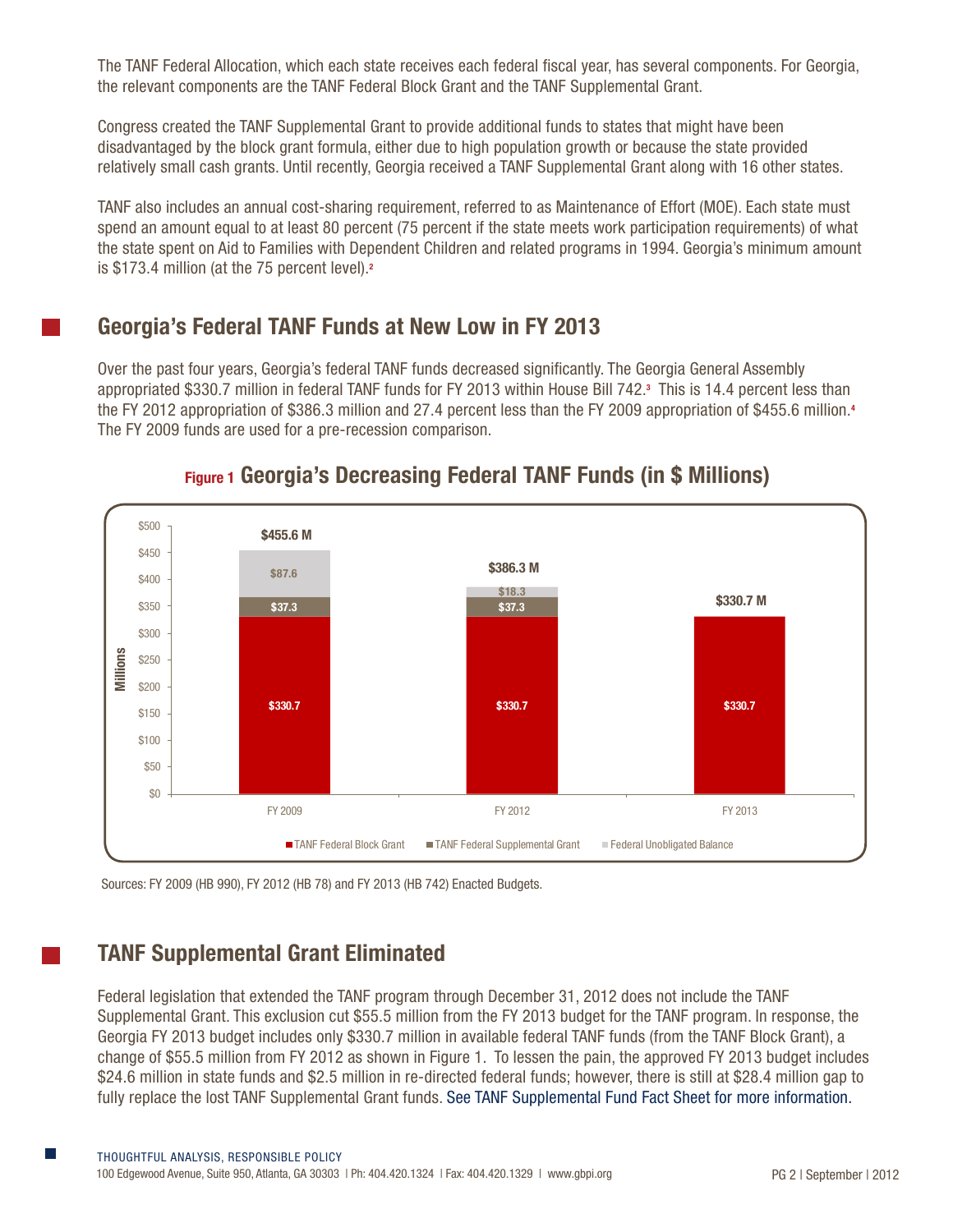# **Federal Unobligated Balance No Longer In Play**

TANF funds that are not spent (or otherwise obligated) by the end of a fiscal year are moved into what is called the federal unobligated balance, which states then can use in the later years. In FY 2002, Georgia's federal unobligated balance or surplus was \$219.6 million.<sup>5</sup> The balance has decreased steadily and is no longer available in the FY 2013 budget.

Georgia's federal unobligated balance decreased primarily for two reasons:

1. Georgia spent it to replace state investments. For example, Georgia increased TANF spending in child welfare-related services from \$60.1 million in 2002 to \$189 million in 2013, a 215 percent increase.**<sup>6</sup>**



## **Figure 2 Georgia's Disappearing Surplus**

2. The annual federal TANF allocation was not adjusted for inflation, and Georgia used part of the balance to pay for increased expenses for the same level of services.

## **TANF Maintenance of Effort – Decreased State Investment**

A state can meet its TANF MOE with state funds or third-party funds each year in order to receive federal funds and to avoid financial penalties. In general, a state must spend TANF MOE on activities that serve eligible low-income families with children and satisfy one of the four broad purposes of TANF. A state may also count administrative costs for allowable purposes (not to exceed 15 percent).

**Nearly half of Georgia's TANF MOE (\$83.5 million) came from third-party funds in FFY 2011, an increase of 19.1 percent**  Essentially, policymakers replaced state fund investment for TANF MOE with more private, third-party funds. However, these private funds may count existing services already offered by private organizations across the state. Counting private funds for existing services in the community while cutting state funds to TANF is an overall net cut to services for low-income Georgians.

from FFY 2010. Figure 3 shows how Georgia met its TANF MOE obligation for federal fiscal year (FFY) 2010 and FFY 2011. See Appendix for more details about TANF MOE by funding source and by program.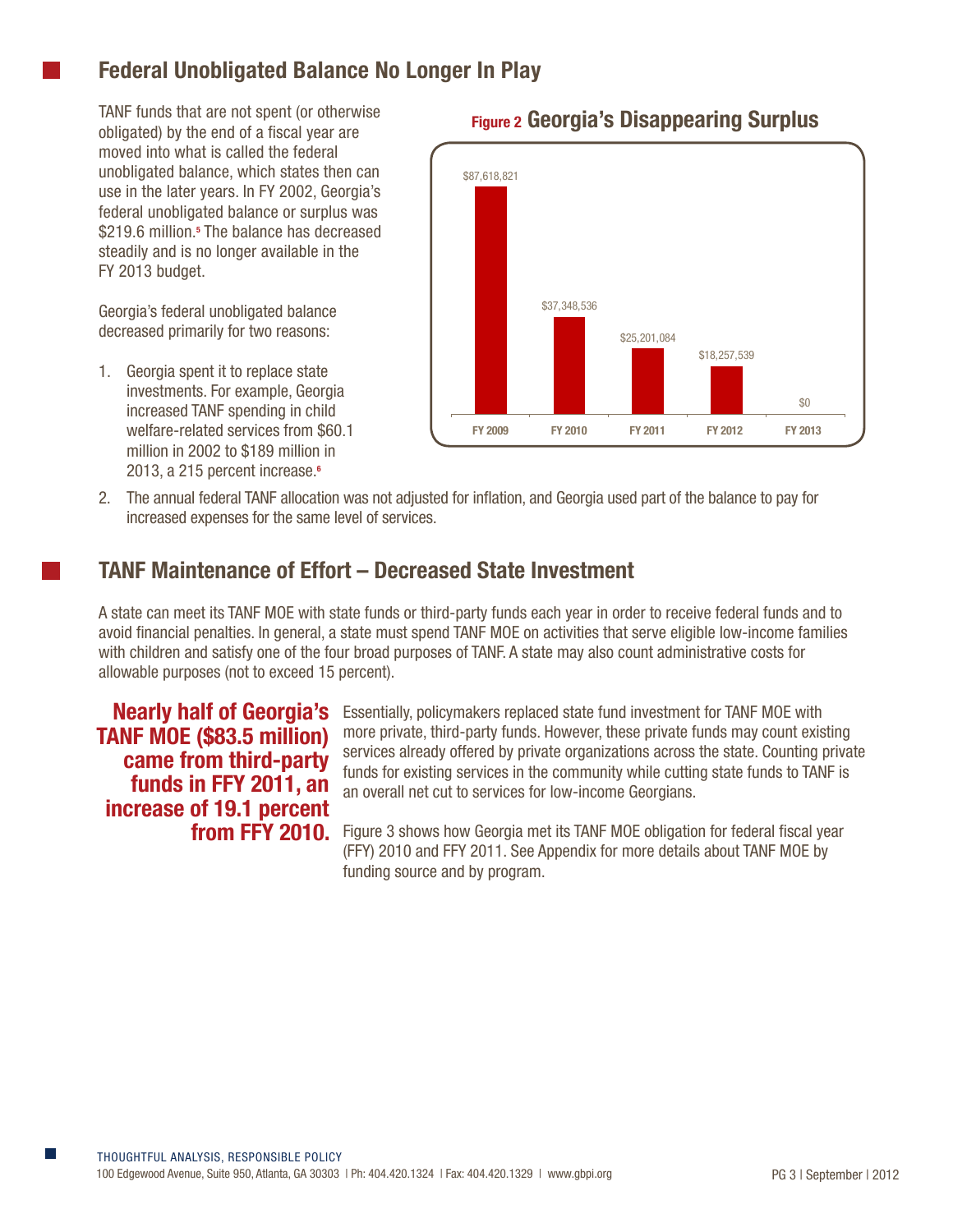



Sources: DHS Chief Financial Officer May 2011, May 2012, and July 2012.

Notes: Starting in FFY 2012, DHS includes the Community Partner Investment program in Support for Needy Families - Work Assistance.

DHS will release the actual FFY 2012 figures in November 2012 and did not have projections to share in the interim.

This practice is under review at the federal level and could change once TANF is reauthorized.

*"* While allowed under current federal law and regulation, there is a policy debate going on with TANF reauthorization at the federal level about whether states ability to use third-party funds to meet TANF MOE should be restricted or eliminated. If federal TANF law changes under reauthorization, we obviously will have to reassess our practices to remain in conformance with federal law*."*

Lynn Vellinga, DHS, Chief Financial Officer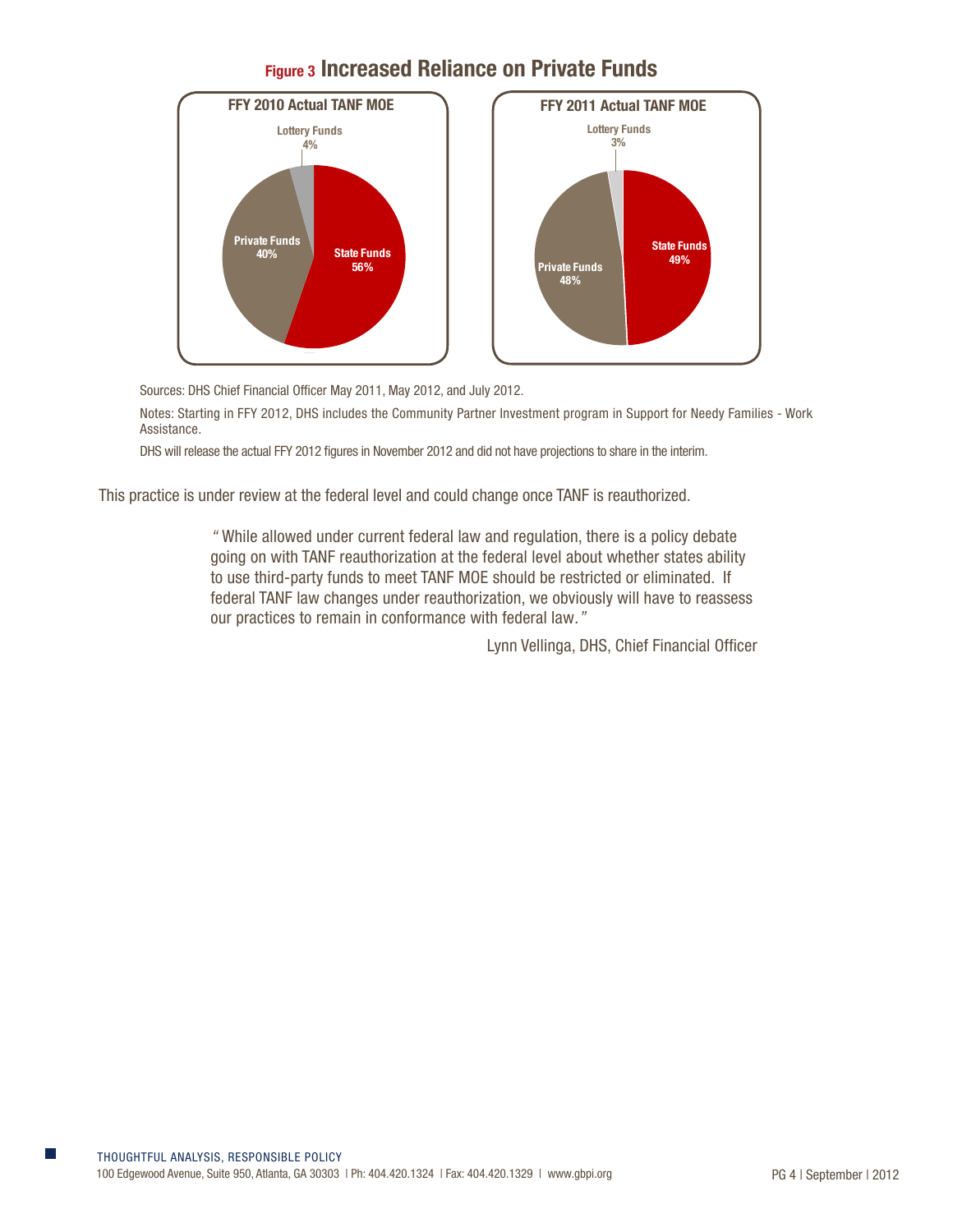## **Majority of Federal TANF Funds Still Allocated to Child Welfare-Related Services with Cuts to More Direct Purposes**

The FY 2013 budget reflects Georgia lawmakers' failure to prioritize programs directly related to TANF purposes, such as basic assistance, work assistance, and subsidized child care.

The consequences of lower TANF funds and lawmakers priorities are explored by department and program from FY 2012 to FY 2013 and from FY 2009 to FY 2013. The FY 2009 TANF allocations are used as a reference point because this was the last state fiscal year prior to the Great Recession (Table 1).

|                                                        | <b>FY 2009</b><br><b>Enacted</b><br><b>Budget</b> | <b>FY 2012</b><br><b>Enacted</b><br><b>Budget</b> | <b>FY 2013</b><br><b>Enacted</b><br><b>Budget</b> | FY 2012 -<br><b>FY 2013</b><br>Change (\$) | FY 2012 -<br><b>FY 2013</b><br>Change (%) | FY 2009 -<br><b>FY 2013</b><br>Change (%) |
|--------------------------------------------------------|---------------------------------------------------|---------------------------------------------------|---------------------------------------------------|--------------------------------------------|-------------------------------------------|-------------------------------------------|
| Department of<br>Administration                        | \$15,000,000                                      | \$8,095,249                                       | \$8,095,249                                       | \$0                                        | 0%                                        | $-46%$                                    |
| <b>Adoption Services</b>                               | \$12,000,000                                      | \$15,000,000                                      | \$16,400,000                                      | \$1,400,000                                | 9.3%                                      | 36.7%                                     |
| After School Care                                      | \$14,000,000                                      | \$15,500,000                                      | \$15,500,000                                      | \$0                                        | 0%                                        | 10.7%                                     |
| <b>Child Care Services</b>                             | \$10,280,143                                      | \$600,000                                         | \$0                                               | $-$ \$600,000                              | $-100%$                                   | $-100%$                                   |
| Child Care Licensing                                   | \$0                                               | \$2,193,862                                       | \$0                                               | $-$ \$2,193,862                            | $-100%$                                   | <b>NA</b>                                 |
| <b>Child Welfare Services</b>                          | \$103,063,725                                     | \$89,045,915                                      | \$80,850,000                                      | $-$ \$8,195,915                            | $-9.2%$                                   | $-21.6%$                                  |
| <b>Federal Eligibility</b><br><b>Benefit Services</b>  | \$30,026,128                                      | \$19,628,860                                      | \$19,628,860                                      | \$0                                        | 0%                                        | $-34.6%$                                  |
| <b>Family Violence</b><br><b>Services</b>              | \$5,565,244                                       | \$10,048,415                                      | \$0                                               | $-$10,048,415$                             | $-100%$                                   | $-100%$                                   |
| Out of Home Care                                       | \$90,814,092                                      | \$101,381,099                                     | \$91,734,359                                      | $-$9,646,740$                              | $-9.5%$                                   | $1\%$                                     |
| <b>Support for Needy</b><br><b>Families-Basic Asst</b> | \$65,652,812                                      | \$52,400,415                                      | \$51,382,361                                      | $-$1,018,054$                              | $-1.9%$                                   | $-21.7%$                                  |
| <b>Support for Needy</b><br>Families-Work Asst         | \$39,116,253                                      | \$21,396,310                                      | \$21,363,310                                      | $-$ \$33,000                               | $0\%$                                     | $-45.4%$                                  |
| <b>Family Connection</b>                               | \$1,200,000                                       | \$1,200,000                                       | \$0                                               | $-$1,200,000$                              | $-100%$                                   | $-100%$                                   |
| <b>DHS Sub-Total</b>                                   | \$386,718,397                                     | \$336,490,125                                     | \$304,954,139                                     | $-$ \$31,535,986                           | $-9.4%$                                   | 259.3%                                    |

## **Table 1 Allocation of Federal TANF Funds in DHS, FY 2009 - FY 2013**

Sources: FY 2009 (HB 990), FY 2012 (HB 78) and FY 2013 (HB 742) Enacted Budgets.

Notes:

1. For FY 2009, Federal Eligibility Benefit Services includes TANF allocations for SNF-Family Assistance and Eligibility, not Food Stamp Eligibility. For FY 2012 and FY 2013, Eligibility, Support for Needy Families-Family Assistance, and Food Stamp Eligibility were combined into one program, Federal Eligibility Benefit Services.

- 2. Child Welfare Services includes a \$250,000 special project for Child Advocacy Centers.
- 3. Child Care Services was transferred to Department of Early Care & Learning effective July 1, 2012.
- 4. Family Connection Partnership is a nonprofit agency attached to DHS.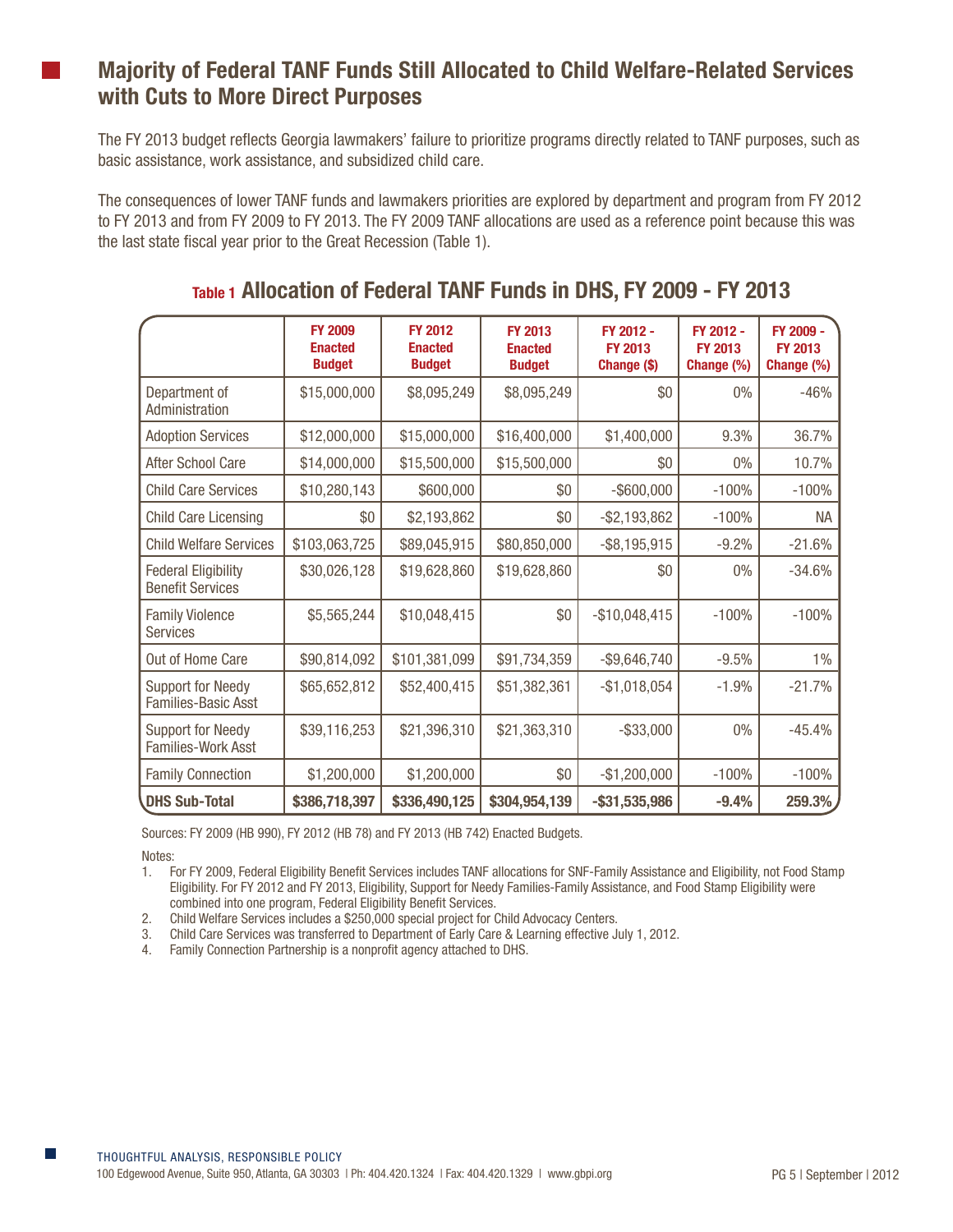#### **Child Welfare-Related Services Still Receives Majority of Federal TANF Funds**

TANF funding for child welfare-related services — Adoption Assistance, Child Care Licensing, Child Welfare Services, Family Violence Services and Out of Home Care — dropped to \$189 million in FY 2013 from \$207 million in FY 2012. Policymakers restored some of the lost federal TANF funds with state funds, such as Out-of-Home Care (\$7.9 million) and Family Violence Services (\$9.8 million). These programs are facing challenges – an uptick in the number of children in foster care, compliance issues with the federal court consent decree (Kenny A), and implementation of Differential Response model to improve case manager assessment of abuse and neglect reports. However, child welfare-related services still accounts for 57 percent of Georgia's annual TANF award (\$330.7 million), which means only 43 percent of TANF federal funds were available for programs that help Georgians secure and maintain employment. Renewed state investment in these services is needed so federal TANF funds can be more aligned with their direct purposes.

#### **Federal TANF Investment in Child Care Services Ends**

In FY 2013, federal TANF funds will not be invested in Georgia's subsidized child care program, known as Child and Parent Services (CAPS). Note, effective July 1, 2012 CAPS is under the Department of Early Care and Learning.

CAPS is primarily funded by the federal Child Care and Development Fund (CCDF) and required state matching funds, but TANF funds were another important source of funding, reaching a high of \$29.7 million in FY 2007. Federal TANF funds were reduced to \$600,000 in FY 2010 and FY 2011 when Georgia received targeted federal Recovery Act funds for subsidized child care.

In FY 2012, with no Recovery Act funds and no additional TANF funds, total program funding dropped to FY 2009 levels when the program served an average of about 54,000 children per month with 4,000 families on the waiting list.<sup>7</sup> For FY 2013, overall funding for the CAPS program remains relatively flat at FY 2009 levels. Since DHS no longer maintains a waiting list with its on-line application system, the actual unmet need is unknown, but could be estimated at 4,000 families based on FY 2009 data.

#### **Federal Eligibility Benefit Services – TANF Funding Flat as Need Increases**

Despite the rising numbers of Georgians living in poverty, the number of eligibility workers who help qualified families access food stamps, Medicaid, and TANF decreased over the past five years from 2,717 workers in FY 2007 to 2,038 in FY 2012.**<sup>8</sup>**

In 2004, the caseload ratio was 379 cases per worker. The ratio was 793 cases per worker in 2012.**<sup>9</sup>** Despite the increased demand for services, federal TANF funds for Federal Eligibility Benefits Services remained flat in FY 2013 and were cut by more than one-third compared to FY 2009.

#### **Support for Needy Families – Basic Assistance Cut Despite Increased Need**

Lawmakers cut \$1 million in federal TANF funds from Support for Needy Families – Basic Assistance compared to FY 2012 for a cumulative drop of 21.7 percent since FY 2009.

TANF cash assistance caseload is not increasing at the same pace as other safety net supports, like food stamps. For instance, the TANF adult caseload changed by 24 percent from FY 2009 to FY 2012. During the same period, the food stamp caseload rose by 73 percent.**<sup>10</sup>**

#### **Federal TANF Investment in Support for Needy Families – Work Assistance Ends**

While the federal TANF allocation for Support for Needy Families – Work Assistance remains flat compared to FY 2012 appropriations, the allocation decreased by 45.4 percent since FY 2009. In other words, significant federal TANF cuts were made prior to FY 2013 and not restored.

The Work Support Program, which helped former TANF recipients who leave the system maintain employment through short-term payments and job coaching, was eliminated at the start of FY 2012.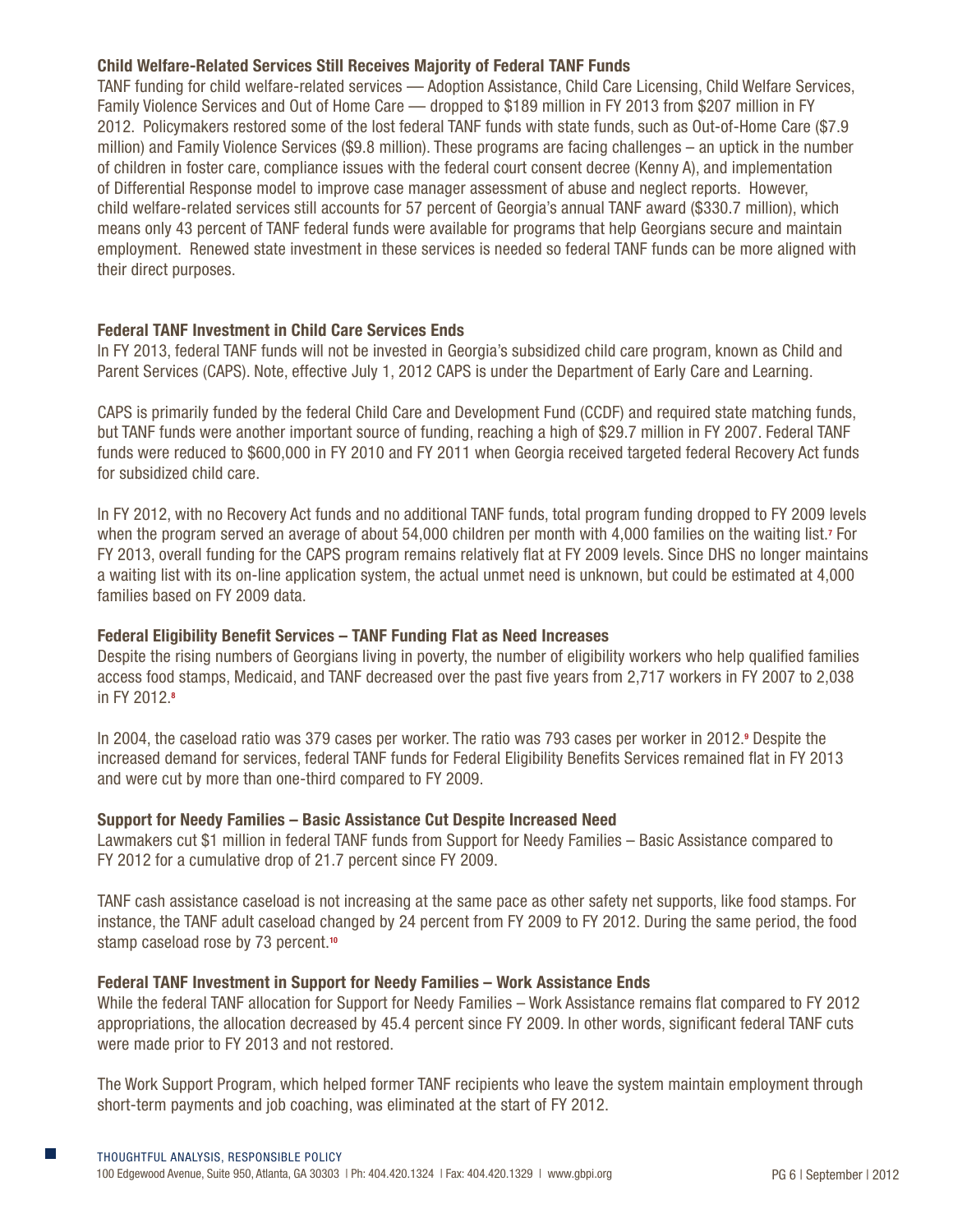## **Department of Behavioral Health and Developmental Disabilities**

Lawmakers cut approximately \$9 million in federal TANF funds in FY 2013 from the Department of Behavioral Health and Developmental Disabilities (DBHDD) compared to FY 2012. This cut will reduce critical services to low-income drug addicted mothers. In FY 2013, DBHDD will receive less than half of the federal TANF funds it received in FY 2009 (Table 2).

|                                               | <b>FY 2009</b><br><b>Enacted</b><br><b>Budget</b> | <b>FY 2012</b><br><b>Enacted</b><br><b>Budget</b> | <b>FY 2013</b><br><b>Enacted</b><br><b>Budget</b> | FY 2012 -<br><b>FY 2013</b><br>Change (\$) | FY 2012 -<br><b>FY 2013</b><br>Change (%) | FY 2009 -<br><b>FY 2013</b><br>Change (%) |
|-----------------------------------------------|---------------------------------------------------|---------------------------------------------------|---------------------------------------------------|--------------------------------------------|-------------------------------------------|-------------------------------------------|
| <b>Adult Addictive</b><br><b>Diseases</b>     | \$21,873,683                                      | \$20,130,488                                      | \$11,568,720                                      | $-$ \$8,561,768                            | $-42.5%$                                  | $-47.1%$                                  |
| Adult Developmental<br><b>Disabilities</b>    | \$411,234                                         | \$411,234                                         | \$0                                               | $-$ \$411,234                              | $-100\%$                                  | $-100%$                                   |
| <b>Adult Mental Health</b><br><b>Services</b> | \$1,219,465                                       | \$0                                               | \$0                                               | \$0                                        | $-100\%$                                  | $-100%$                                   |
| <b>DBHDD Subtotal</b>                         | \$23,504,382                                      | \$20,541,722                                      | \$11,568,720                                      | $-$ \$8,973,002                            | $-43.7%$                                  | $-50.8%$                                  |

## **Table 2 Allocation of Federal TANF Funds in DBHDD, FY 2009 - FY 2013**

Sources: FY 2009 (HB 990), FY 2012 (HB 78) and FY 2013 (HB 742) Enacted Budgets.

Lawmakers backfilled the \$8.5 million cut to Adult Addictive Diseases with \$4.3 million in state funds. However, the net loss of \$4.2 million in funding could potentially close outpatient facilities and cut capacity for residential facilities and transitional housing. The addiction treatment programs operated through TANF funding serve women with children to reduce barriers to employment and housing, such as therapeutic childcare, drug screening, parenting classes, and life-skill courses.

## **Department of Public Health**

Lawmakers cut approximately \$6.3 million in federal TANF funds in FY 2013 from the Department of Public Health (DPH) compared to FY 2012, reducing federal TANF investment in DPH by 55.2 percent, compared to FY 2009 (Table 3). To partially restore these federal TANF cuts, lawmakers appropriated state funds. The overall net cuts reduce services for teen pregnancy prevention, for family planning, and for assessments of children age birth to five at risk for poor health outcomes.

|                                                 | <b>FY 2009</b><br><b>Enacted</b><br><b>Budget</b> | <b>FY 2012</b><br><b>Enacted</b><br><b>Budget</b> | <b>FY 2013</b><br><b>Enacted</b><br><b>Budget</b> | FY 2012 -<br><b>FY 2013</b><br>Change (\$) | FY 2012 -<br><b>FY 2013</b><br>Change (%) | FY 2009 -<br><b>FY 2013</b><br>Change $(\%)$ |
|-------------------------------------------------|---------------------------------------------------|---------------------------------------------------|---------------------------------------------------|--------------------------------------------|-------------------------------------------|----------------------------------------------|
| Adolescent and Adult<br><b>Health Promotion</b> | \$23,200,000                                      | \$13,930,360                                      | \$10,404,530                                      | $-$ \$3,525,830                            | $-25.3%$                                  | $-55.2\%$                                    |
| Infant and Child<br><b>Health Promotion</b>     | \$0                                               | \$2,800,000                                       | \$0                                               | $-$ \$2,800,000                            | $-100%$                                   | $-100\%$                                     |
| <b>DPH Subtotal</b>                             | \$23,200,000                                      | \$16,730,360                                      | \$10,404,530                                      | $-$ \$6,325,830                            | $-37.8%$                                  | $-55.2%$                                     |

## **Table 3 Allocation of Federal TANF Funds in DPH, FY 2009 - FY 2013**

Sources: FY 2009 (HB 990), FY 2012 (HB 78) and FY 2013 (HB 742) Enacted Budgets.

Note: Department of Public Health was established effective July 1, 2012 and includes public health programs formerly in the Department of Community Health.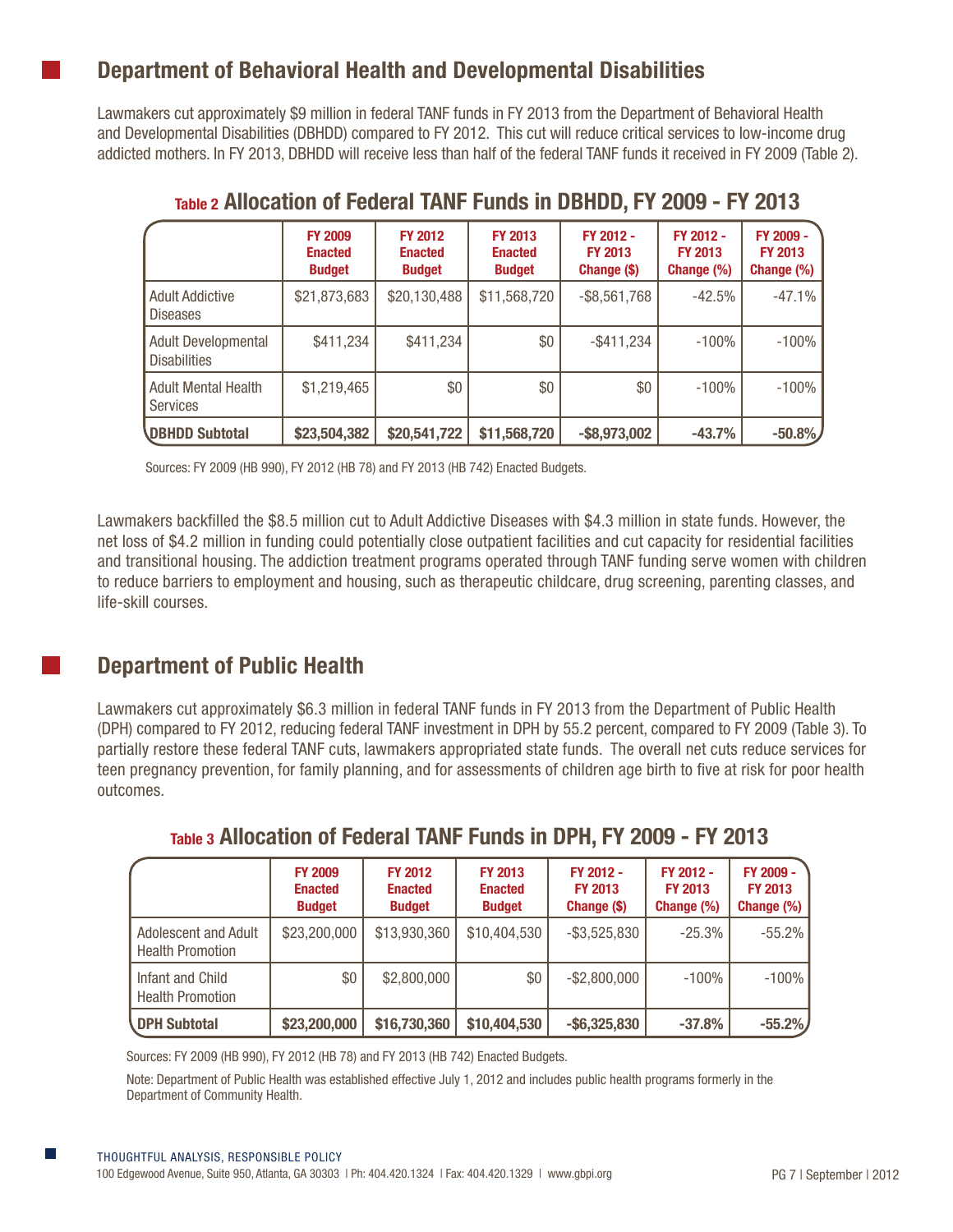#### **Cuts to Adolescent and Adult Health Promotion Continue**

Adolescent and Adult Health Promotion, aimed at reducing teen pregnancy rates in Georgia in the 18 Public Health Districts and 30 teen centers across the state, is cut by \$3.5 million compared to FY 2012. This represents approximately three-fourths of the base FY 2012 funding and will force the closure of all 30 teen centers and the loss of eight Youth Development Coordinators (YDC). The FY 2013 budget adds \$70,000 back in state funds for a Youth Development Coordinator Position. The Department of Public Health (DPH) will use the remaining funds for four to six "Programs of Excellence," determined through a competitive application process for the districts without a full-time YDC. Although Georgia's teen pregnancy rate has fallen by 37 percent since 1991, Georgia's rate of nearly 48 teen births per 1,000 is still 20 percent higher than the national rate.

#### **Infant and Child Health Promotion TANF Cuts Mostly Offset by State Funds**

Georgia's Children's 1st program (in the Infant and Child Health Promotion program of DPH) loses all of its TANF funding (\$2.8 million) in FY 2013, but nearly 80 percent of this cut is restored with state funds. This program assesses children from birth to age 5 who are at risk for poor health and developmental outcomes and links children and their families to appropriate services. It is unclear what a 20 percent cut will mean to this program that is designed to help at-risk children receive the early interventions needed to grow up healthy or ready to start school. In FY 2011, for example, the program helped identify nearly 47,000 children as needing additional medical or developmental services. Specifically, the program helped more than 8,500 low/very-low birth weight infants receive nurse home visits, linked more than 16,000 children with special needs to Babies Can't Wait and other programs, and linked more than 4,000 newborns/children to the Universal Newborn Hearing Screening and Intervention program.

## **Other Agencies that Receive TANF Funds**

TANF funding for the Governor's Office of Children and Families (GOCF) remained level in FY 2013 after a \$3.6 million increase in FY 2011, from which \$2.8 million in federal TANF funds for youth programs (e.g., those that seek to reduce out-of-wedlock pregnancies) replaced state funds.

## **Table 4 Allocation of Federal TANF Funds in Other Agencies, FY 2009 - FY 2013**

|                                          | <b>FY 2009</b><br><b>Enacted</b><br><b>Budget</b> | <b>FY 2012</b><br><b>Enacted</b><br><b>Budget</b> | <b>FY 2013</b><br><b>Enacted</b><br><b>Budget</b> | FY 2012 -<br><b>FY 2013</b><br>Change (\$) | FY 2012 -<br><b>FY 2013</b><br>Change (%) | FY 2009 -<br><b>FY 2013</b><br>Change (%) |
|------------------------------------------|---------------------------------------------------|---------------------------------------------------|---------------------------------------------------|--------------------------------------------|-------------------------------------------|-------------------------------------------|
| Gov Office of Children<br>and Families   | \$250,000                                         | \$3,814,350                                       | \$3,814,350                                       | \$0                                        | $0\%$                                     | 1425.7%                                   |
| <b>DCA Special Housing</b><br>Initiative | \$100,000                                         | \$0                                               | \$0                                               | \$0                                        | $0\%$                                     | $-100.0\%$                                |
| <b>Other Subtotal</b>                    | \$350,000                                         | \$3,814,350                                       | \$3,814,350                                       | \$0                                        | 0%                                        | 989.8%                                    |

Sources: FY 2009 (HB 990), FY 2012 (HB 78) and FY 2013 (HB 742) Enacted Budgets.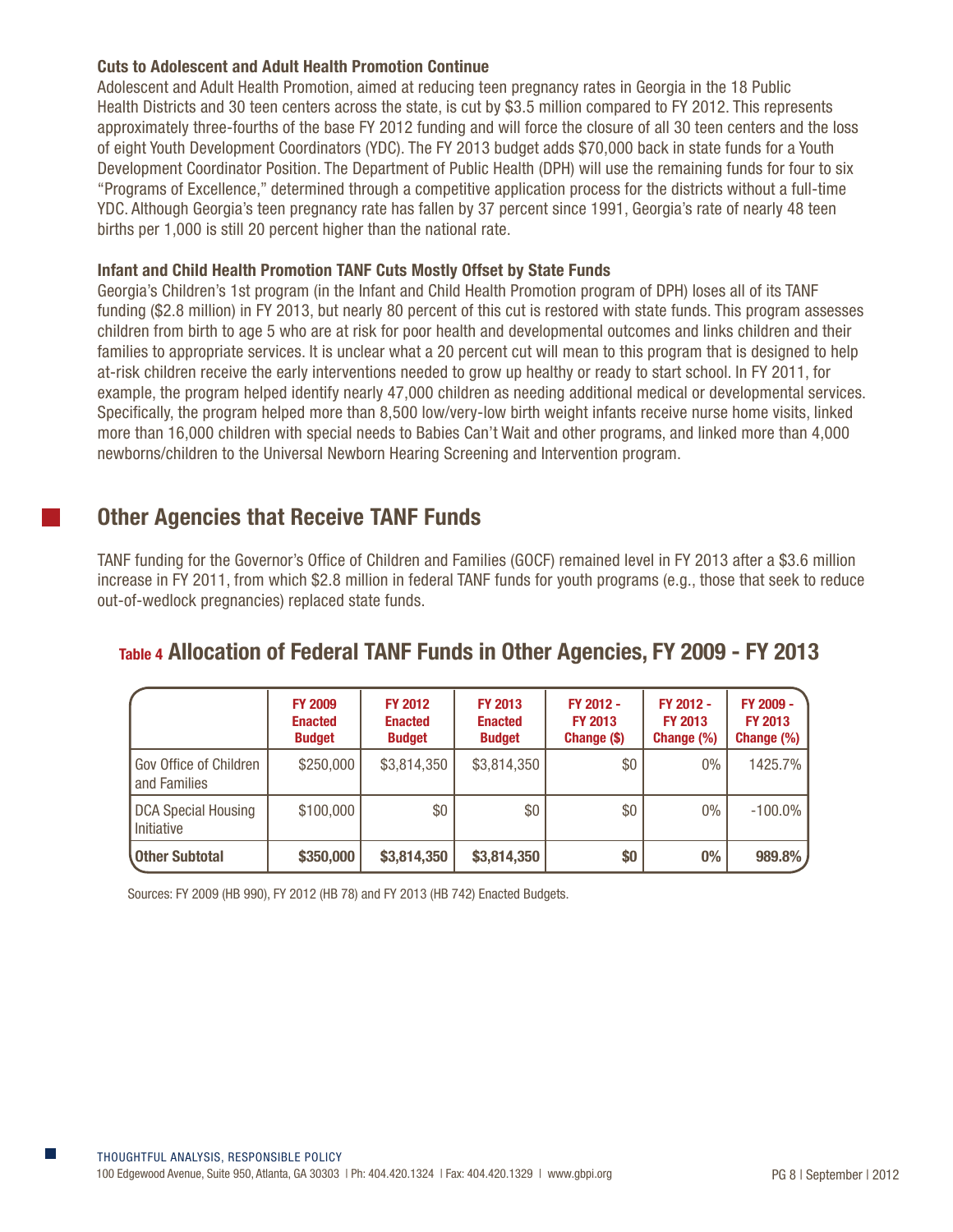

# **Table I Allocation of Actual TANF MOE FUNDS by Funding Source and Program**

|                                                       |              | Actual FFY 2010   Actual FFY 2011 | Change (%)       |
|-------------------------------------------------------|--------------|-----------------------------------|------------------|
| <b>State General Funds</b>                            |              |                                   |                  |
| <b>DHS/DFCS Administration &amp; IT Systems</b>       | \$4,281,148  | \$2,704,961                       | $-36.8%$         |
| <b>DHS Child Welfare-Related Services</b>             |              |                                   |                  |
| Adoptions                                             | \$0          | \$322,300                         | 100%             |
| <b>Child Welfare</b>                                  | \$30,255,670 | \$36,966,930                      | 22.2%            |
| <b>Family Violence</b>                                | \$1,690,205  | \$0                               | $-100%$          |
| Out of Home Care                                      | \$32,256,973 | \$17,899,646                      | $-44.5%$         |
| <b>DHS Low Income Supports</b>                        |              |                                   |                  |
| <b>Child Care</b>                                     | \$22,182,651 | \$22,182,651                      | $0\%$            |
| SNF Work (excluding Community Partnership Investment) | \$3,380,641  | \$30,034                          | $-99.1%$         |
| <b>SNF Basic</b>                                      | \$0          | \$32,860                          | 100%             |
| <b>SNF Family</b>                                     | \$262,743 11 | \$0                               | $-100%$          |
| <b>Federal Eligibility Benefits Services</b>          | \$0          | \$3,607,190                       | 100%             |
| <b>Technical College System of Georgia</b>            |              |                                   |                  |
| <b>Technical Education</b>                            | \$1,358,025  | \$1,488,278                       | 9.6%             |
| <b>Hope Scholars</b>                                  | \$188,152    | \$0                               | $-100%$          |
| <b>Subtotal State General Funds</b>                   | \$95,856,208 | \$85,234,850                      | $-11.1%$         |
| <b>Lottery Funds</b>                                  |              |                                   |                  |
| <b>DECAL Pre-K School Readiness</b>                   | \$6,418,325  | \$3,525,978                       | $-45.1%$         |
| <b>DECAL Pre-K School Transportation</b>              | \$1,036,757  | \$1,147,768                       | 10.7%            |
| <b>Subtotal Lottery Funds</b>                         | \$7,455,082  | \$4,673,746                       | $-37.3%$         |
|                                                       |              |                                   |                  |
| <b>Private Third-Party Funds</b>                      |              |                                   |                  |
| Afterschool                                           | \$28,780,994 | \$32,898,376                      | 14.3%            |
| <b>Atlanta Community Food Bank</b>                    | \$32,023,032 | \$26,321,723                      | $-17.8%$         |
| <b>Child Support</b>                                  | \$2,253,211  | \$2,804,767                       | 24.5%            |
| <b>MOE from RBWO Donations</b>                        | \$7,000,000  | \$8,500,000                       | 21.4%            |
| <b>Community Partner Investment</b>                   |              |                                   |                  |
| 24/7 Gateway LLC                                      |              | \$374,876                         | New for FFY 2011 |
| <b>Athens Technical College</b>                       |              | \$215,638                         | New for FFY 2011 |
| Atlanta Legal Aid Society                             |              | \$1,661,828                       | New for FFY 2011 |
| <b>Caring Works Inc</b>                               |              | \$126,529                         | New for FFY 2011 |
| Carrie Steele Pitts Home, Inc (NON-RBWO)              |              | \$196,436                         | New for FFY 2011 |
| <b>Cobb Family Resources</b>                          |              | \$135,204                         | New for FFY 2011 |
| <b>Community Concerns</b>                             |              | \$188,097                         | New for FFY 2011 |
| East Atlanta Kids Club Inc                            |              | \$171,900                         | New for FFY 2011 |
| The Family Y                                          |              | \$1,146,407                       | New for FFY 2011 |
| <b>Forever Family</b>                                 |              | \$312,032                         | New for FFY 2011 |
| <b>Gate City Day Nursery Association</b>              |              | \$319,819                         | New for FFY 2011 |
| Girls Incorporated of Greater Atlanta                 |              | \$273,396                         | New for FFY 2011 |
| Goodwill of North Georgia                             |              | \$443,405                         | New for FFY 2011 |
| Must Ministries Inc                                   |              | \$372,825                         | New for FFY 2011 |
| Nicholas House, Inc                                   |              | \$459,204                         | New for FFY 2011 |
| Partnership Against Domestic Violence                 |              | \$61,841                          | New for FFY 2011 |

П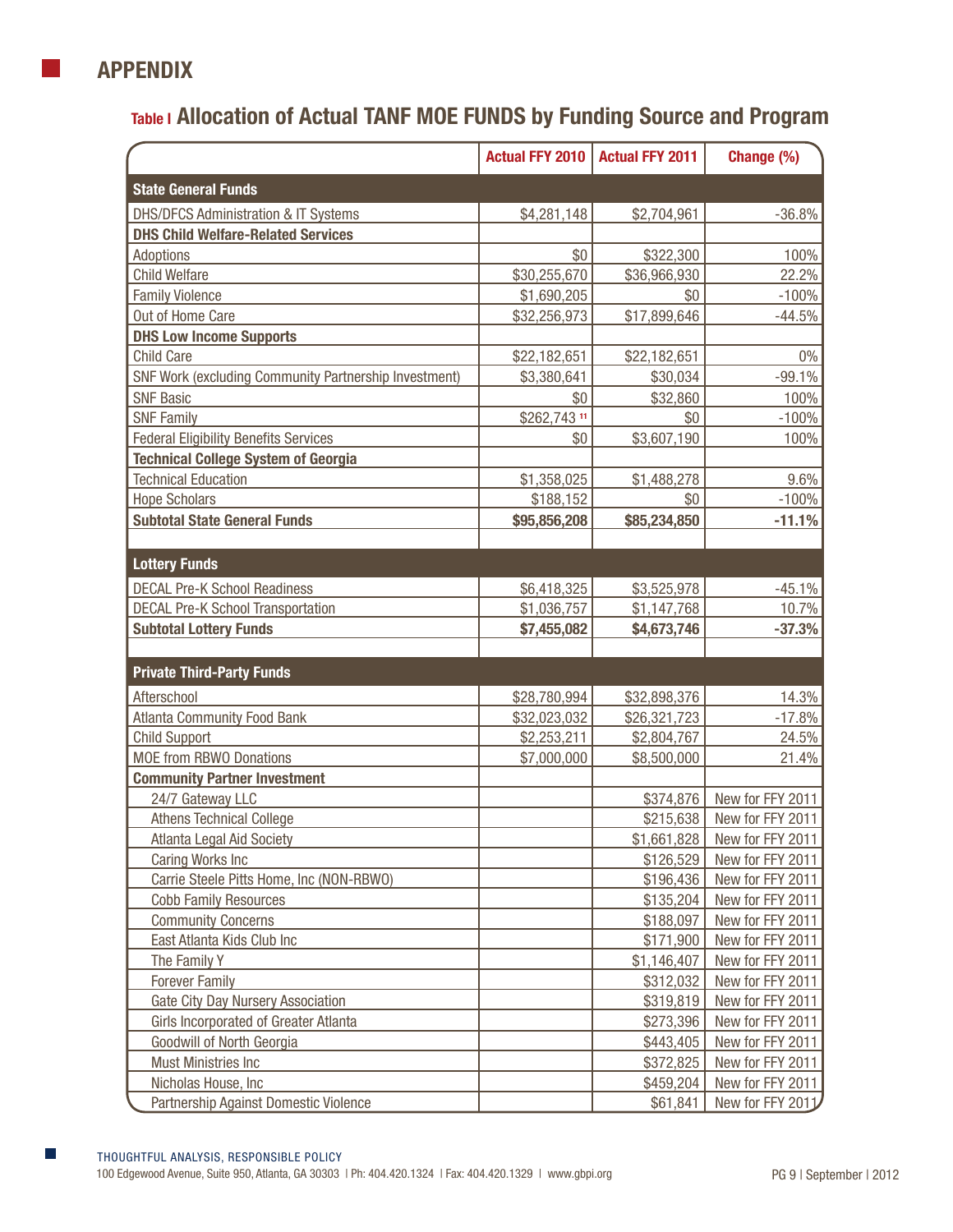# **APPENDIX (continued)**

## **Table I Allocation of Actual TANF MOE FUNDS by Funding Source and Program (continued)**

|                                                    | <b>Actual FFY 2010</b> | <b>Actual FFY 2011</b> | Change (%)       |
|----------------------------------------------------|------------------------|------------------------|------------------|
| <b>Private Third-Party Funds (continued)</b>       |                        |                        |                  |
| <b>Community Partner Investment (continued)</b>    |                        |                        |                  |
| <b>Premier Academy</b>                             |                        | \$429,509              | New for FFY 2011 |
| Sheltering Arms Early Education and Family Centers |                        | \$1,977,331            | New for FFY 2011 |
| <b>Travelers Aid of Metropolitan Atlanta</b>       |                        | \$337,011              | New for FFY 2011 |
| Young Mens Christian Assoc of Coastal Georgia      |                        | \$565,249              | New for FFY 2011 |
| <b>YMCA of Metro Atlanta</b>                       |                        | \$2,999,850            | New for FFY 2011 |
| <b>YWCA of Northwest Georgia Inc.</b>              |                        | \$166,677              | New for FFY 2011 |
| <b>Total Private Third-Party Funds</b>             | \$70,057,237           | \$83,459,930           | 19.1%            |
|                                                    |                        |                        |                  |
| <b>Total TANF MOE Funds</b>                        | \$173,368,527          | \$173,368,526          |                  |

Sources: DHS Chief Financial Officer May 2011, May 2012, and July 2012.

Notes: Starting in FFY 2012, DHS includes the Community Partner Investment program in Support for Needy Families – Work Assistance in order to keep all of the contracts in one budget, acknowledging that "all of the Community Partnerships engage in TANF eligible activities, but not all are supporting work activities."**<sup>12</sup>**

DHS will release the actual FFY 2012 figures in November 2012 and did not have projections to share in the interim.

Georgia third-party private TANF MOE for FFY 2011 includes:

- After school service providers who received \$15.5 million in federal TANF funding and in exchange demonstrated a \$32.9 million match in private funds counted as TANF MOE.
- Atlanta Community Food Bank received \$6 million in federal TANF funds and demonstrated \$26.3 million counted as TANF MOE, which is more than the \$18 million they were contracted to report. The Atlanta Community Food Bank, in partnership with Georgia's regional food banks, uses the funding to purchase and distribute nutritious protein across the state to current TANF clients, to clients who are in the 12-month transitional stage of TANF, and to Georgia families, who are at risk of becoming TANF eligible.**<sup>13</sup>**
- Child support gap payments received by the custodial parent, which were counted as TANF MOE. For example, if the Division of Child Support Services collects \$300 from a non-custodial parent, and if those payments relate to a custodial parent receiving TANF cash assistance in the amount of \$280, the gap payment is \$20.**<sup>14</sup>**
- The DHS Community Partner Investment program, started in FFY 2011, provides federal TANF funds to private organizations that guarantee a 6:1 ratio of TANF MOE match to federal TANF grant.